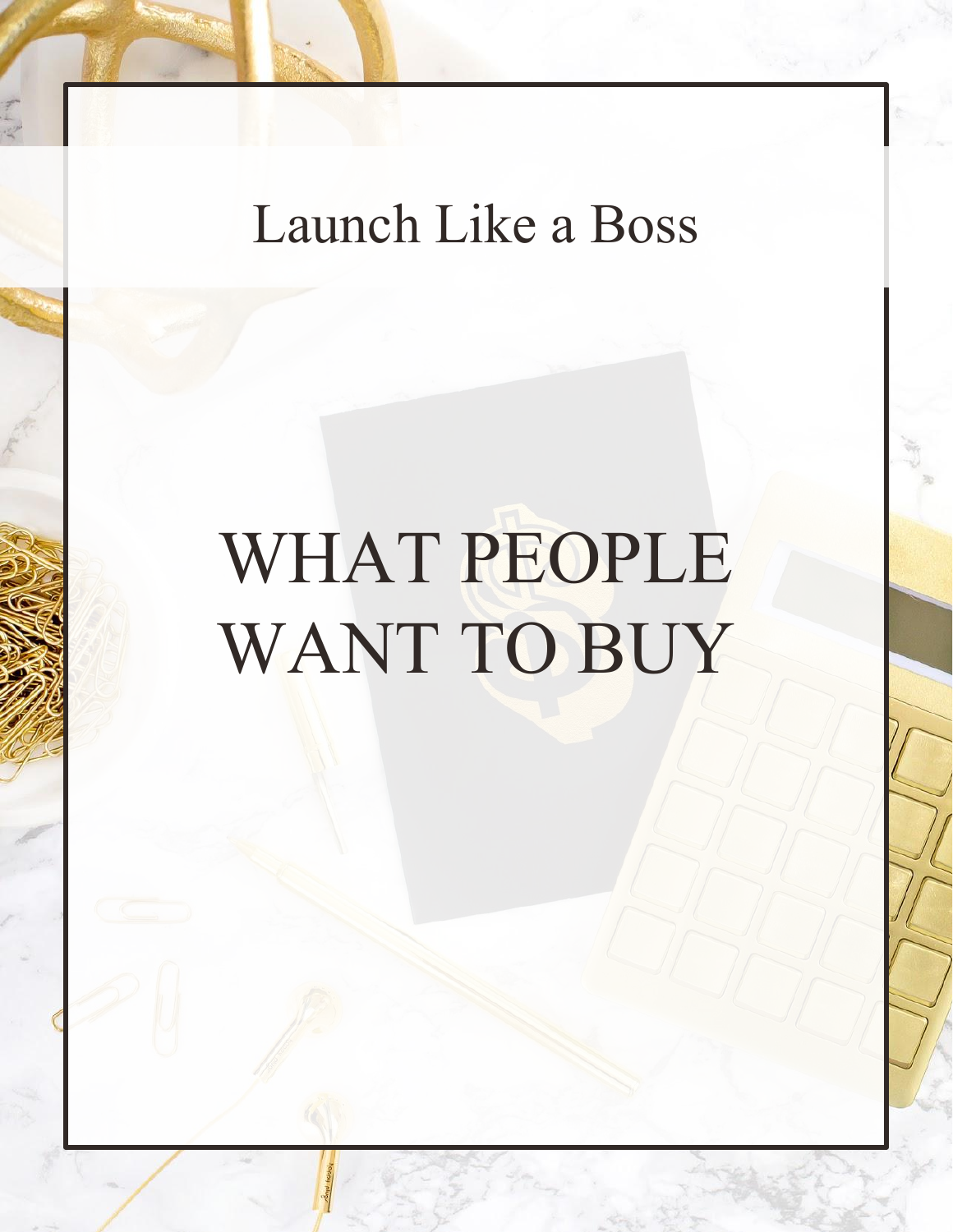### LAUNCH LIKE A BOSS Module 2 | Product & Message

## WHAT PEOPLE WANT TO BUY

*One of the most important factors of a successful launch is to offer a product that your customers truly want to buy. After all, if they already want it, selling will be easy -- but if they don't, you'll have to work really hard. (And they likely won't be very satisfied with the product.)*

*The following questions will help you determine whether or not your product is something your target customers are interested in purchasing. Don't know the answers to the questions? That's okay! In that case, you'll need to do a little market research. Identify a handful of your target customers (Facebook groups are great for making these connections) and conduct a series of short interviews.*

*Still coming up dry? Interviewees don't know the answers either? That's a prime indicator that your product might be attempting to solve an issue that isn't a serious enough problem.*

*Finally, if you have ideas for multiple products, be sure to complete this worksheet for*  each one separately, so that you can confidently determine which product idea is *most compelling.*

#### **When people buy your product, what do they get?**

*Here, we're talking about the physical product or digital assets that the customer directly receives.*

\_\_\_\_\_\_\_\_\_\_\_\_\_\_\_\_\_\_\_\_\_\_\_\_\_\_\_\_\_\_\_\_\_\_\_\_\_\_\_\_\_\_\_\_\_\_\_\_\_\_\_\_\_\_\_\_\_\_\_\_\_\_\_\_\_\_\_\_\_\_\_\_\_\_\_\_\_\_\_\_\_\_\_\_\_\_\_  $\triangle$  define the set of the set of the set of the set of the set of the set of the set of the set of the set of the set of the set of the set of the set of the set of the set of the set of the set of the set of the set of

 $\mathcal{L}_\mathcal{L}$  , and the contract of the contract of the contract of the contract of the contract of the contract of the contract of the contract of the contract of the contract of the contract of the contract of the cont  $\mathcal{L} = \{ \mathcal{L}_1, \ldots, \mathcal{L}_n \}$  , where  $\mathcal{L}_1, \ldots, \mathcal{L}_n$  ,  $\mathcal{L}_n$  ,  $\mathcal{L}_n$  ,  $\mathcal{L}_n$  ,  $\mathcal{L}_n$  ,  $\mathcal{L}_n$  ,  $\mathcal{L}_n$  ,  $\mathcal{L}_n$  ,  $\mathcal{L}_n$  ,  $\mathcal{L}_n$  ,  $\mathcal{L}_n$  ,  $\mathcal{L}_n$  ,  $\mathcal{L}_n$  ,  $\mathcal{L}_n$  ,

#### **What are they really buying?**

*When people buy your product, what outcome are they hoping it creates?*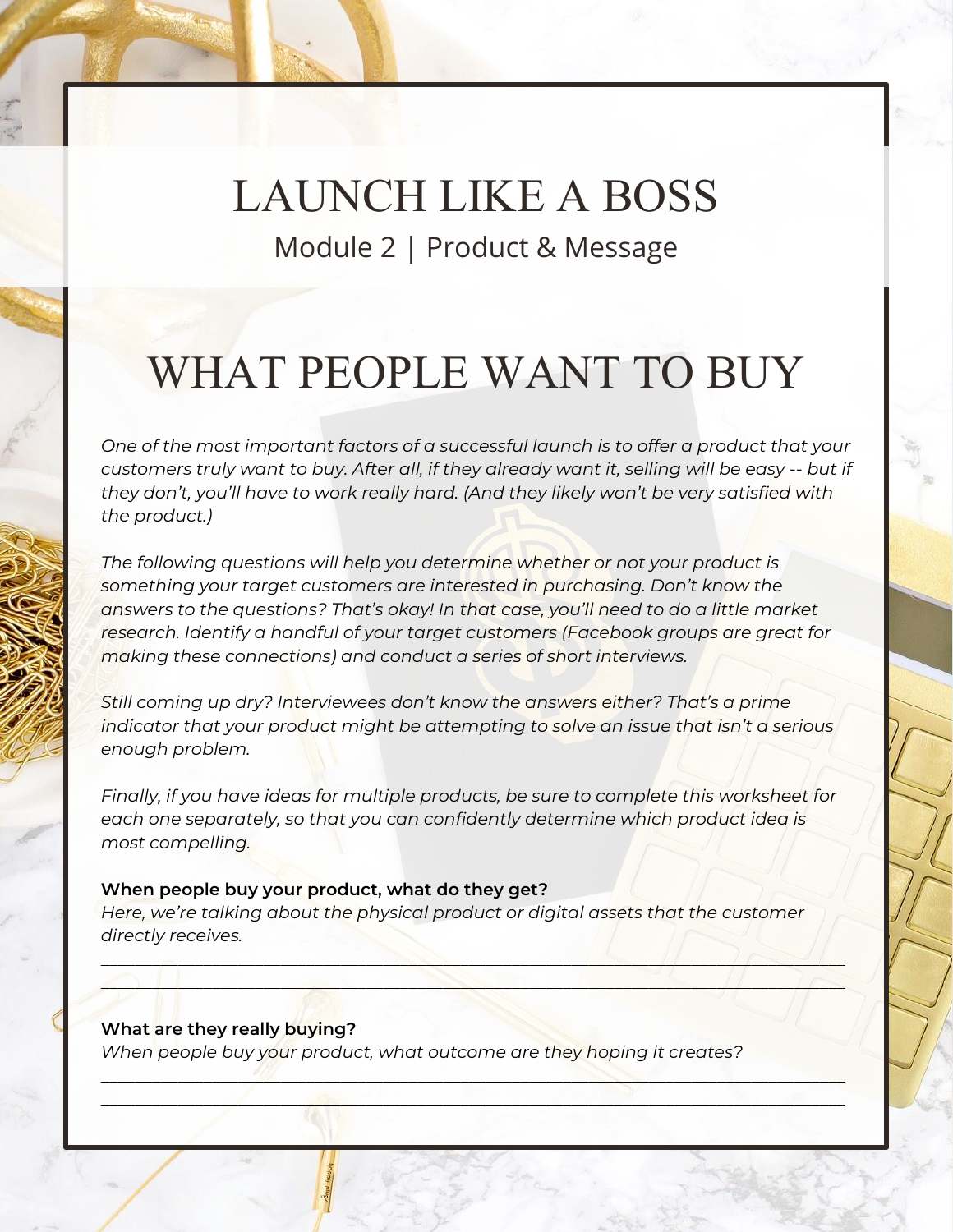## **LAUNCH LIKE A BOSS**

Module 2 | Product & Message

Why are they interested in buying your product?

#### What feeling are the seeking?

Examples: confidence, closeness, relaxation, excitement, happiness, freedom, love, contentedness, etc.

What deep psychological need are they attempting to satisfy?

- $\Box$ physical survival
- $\Box$ sexual fulfillment
- $\Box$  security
- **Q** love & relatedness
- $\Box$  esteem & identity
- self-realization  $\Box$
- Other:  $\Box$

### Who is your target customer?

What problem are they facing that your product could solve?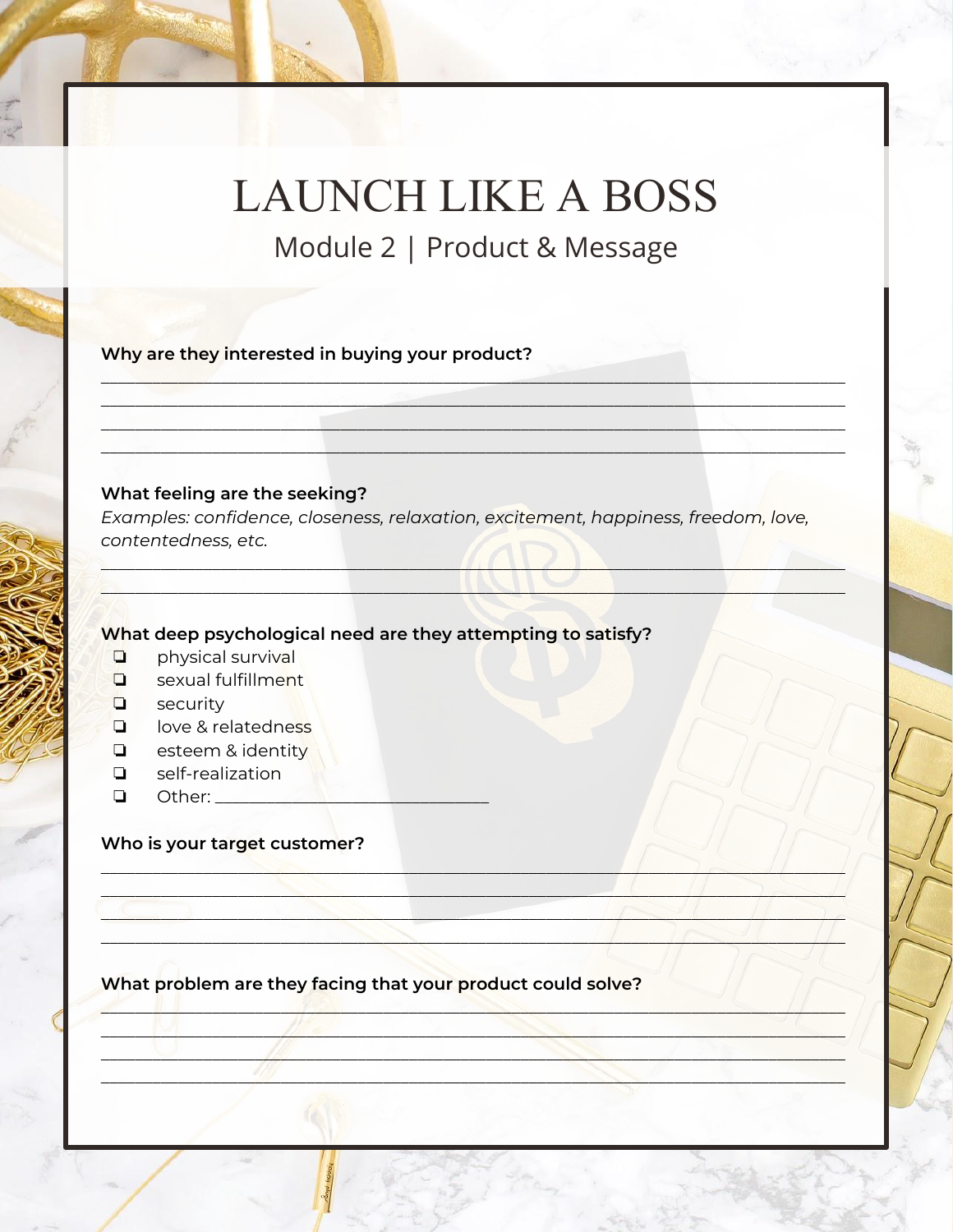### **LAUNCH LIKE A BOSS** Module 2 | Product & Message

"How bad" is the problem? How can you quantify the problem?

What are three specific, tangible negatives that the big problem is causing in your prospect's life?  $1.$ 

## $\overline{2}$ .  $\overline{3}$ .

How is the problem making your prospect feel?

If your prospect's problem was solved, what would their life look like?